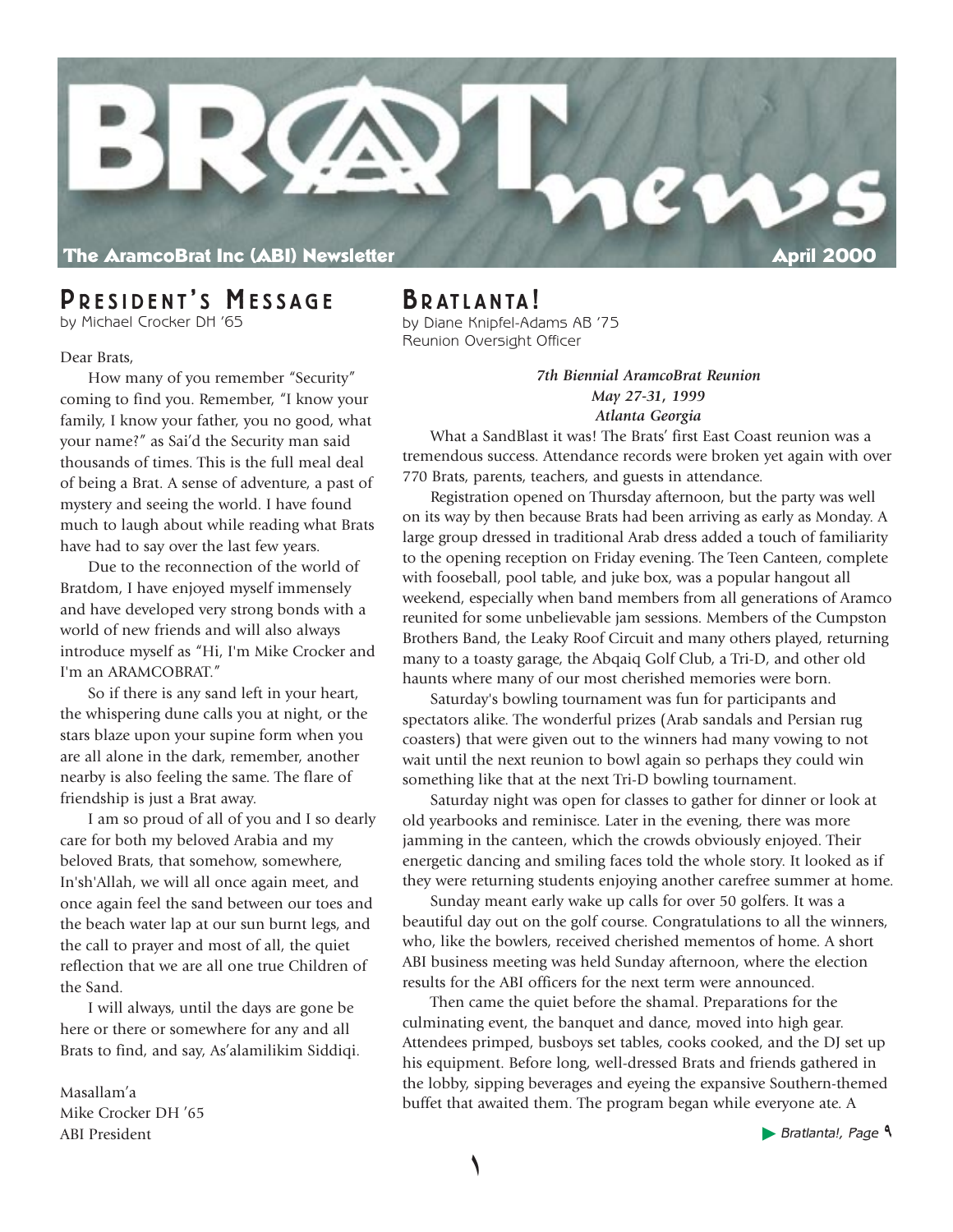## **FROM THE EDITOR**

by Mike Simms AB '78 – Publications and Directory Coordinator

The ABI is an incredible organization. The reason it exists at all is firmly embedded in the collective past of more than 4000 people. Yet, it's also about the future — about continuing to share that past with each other. For me, as for many others, the organization is sort of a surrogate home town. And like any respectable hometown, it's even got a local paper.

We had an incredible amount of information to communicate in this edition. We report on the terrific success of Atlanta, we acknowledge those who made the Atlanta reunion possible, we describe how it all wrapped up, and we even found a little space for a bonus: a few pictures of Bratlanta that some of us had sitting around.

"The ABI... is sort of a surrogate home town. And like any respectable hometown, it's even got a local paper."

We also include information and financial reports on how we stand for last term, on the budget for the current term, and on the regular audit mandated by our bylaws.

But most of that is about the past. You will also find news of the swiftly approaching 2001 Reunion in Tucson. The Tucson Reunion Committee is working hard to put together another smashing success. These people are veteran reunion planners led by Erica Ryrholm-Martin, who is doing this for the second time in a decade. The Reunion Committee has submitted several pages of valuable information to excite you, motivate you, and let you start planning your 2001 Memorial Day weekend. My advice: plan to be in Tucson.

We are delighted that the annuitants have been so generous in inviting and including the Brats in their upcoming San Antonio reunion. Unfortunately, the prospect leaves the humble staff of this tiny rag—your hometown publication—at somewhat of a disadvantage. In short, I can't make it. And so, it falls to those of you who are going. We would dearly love a full report of the San Antonio event and ask that anyone willing to contribute an article or even just some notes on the experience—for the next Brat News please contact Mike Simms at msimms@san.rr.com. If e-mail doesn't work for you, the phone number is (858)689-9909.

And there is much more. So sit back, grab a shawerma or two, and catch up on the news from your hometown.

Oh, and if you know of anyone from your neck of the woods who didn't get this issue, feel free to pass along your own dog-eared copy and then let us know how to reach them so we can send them their own copy next time.

## **YOUR BOARD MEMBERS**

by Doral Zadorkin-Allen DH '66 – Secretary

The new ABI Board was elected in May 1999 at the reunion in Atlanta, Georgia, and installed in November 1999. Elected Board members include Mike Crocker (DH '64), President ; Diana Ryrholm-Geerdes (RT '62), Vice President; Doral Zadorkin-Allen (DH '66), Secretary; and Kathy Montgomery (AB '64), Treasurer. Appointed Board members include Diane Knipfel-Adams (AB '75), Reunion Oversight Officer; Sarah Manwaring-Mitchell (DH '77), Director at Large; Mike Simms (AB '78), Publications and Directory Coordinator; Sherri Dent-Moxley (DH '77), Database Coordinator; Mike Polhemus (DH '66), Director at Large; and Amanda Nadolski-Barnard (RT '87), E-Mail Coordinator. Our friendly assistants helping out various Board members include Sally Onnen-Duncan (RT '65), who has helped Mike Crocker with our web site, and Mike Vance (RT '52), who is our Class Rep Coordinator and who has also assisted Sherri as needed.

You may e-mail any of your Board members at any time with questions or concerns:

Amanda Nadolski-Barnard

ajbarnard@houston.rr.com Diana Ryrholm-Geerdes drgeerdes@home.com Diane Knipfel-Adams KnipfelDi@aol.com Doral Zadorkin-Allen dallen@delta.org Kathy Montgomery Abqaiqkath@aol.com Mike Crocker mcrocker@lcc.net Mike Polhemus polhemus@itexas.net Mike Simms msimms@san.rr.com Sarah Manwaring-Mitchell sarah@pti.com Sherri Dent-Moxley SDMOXLEY@aol.com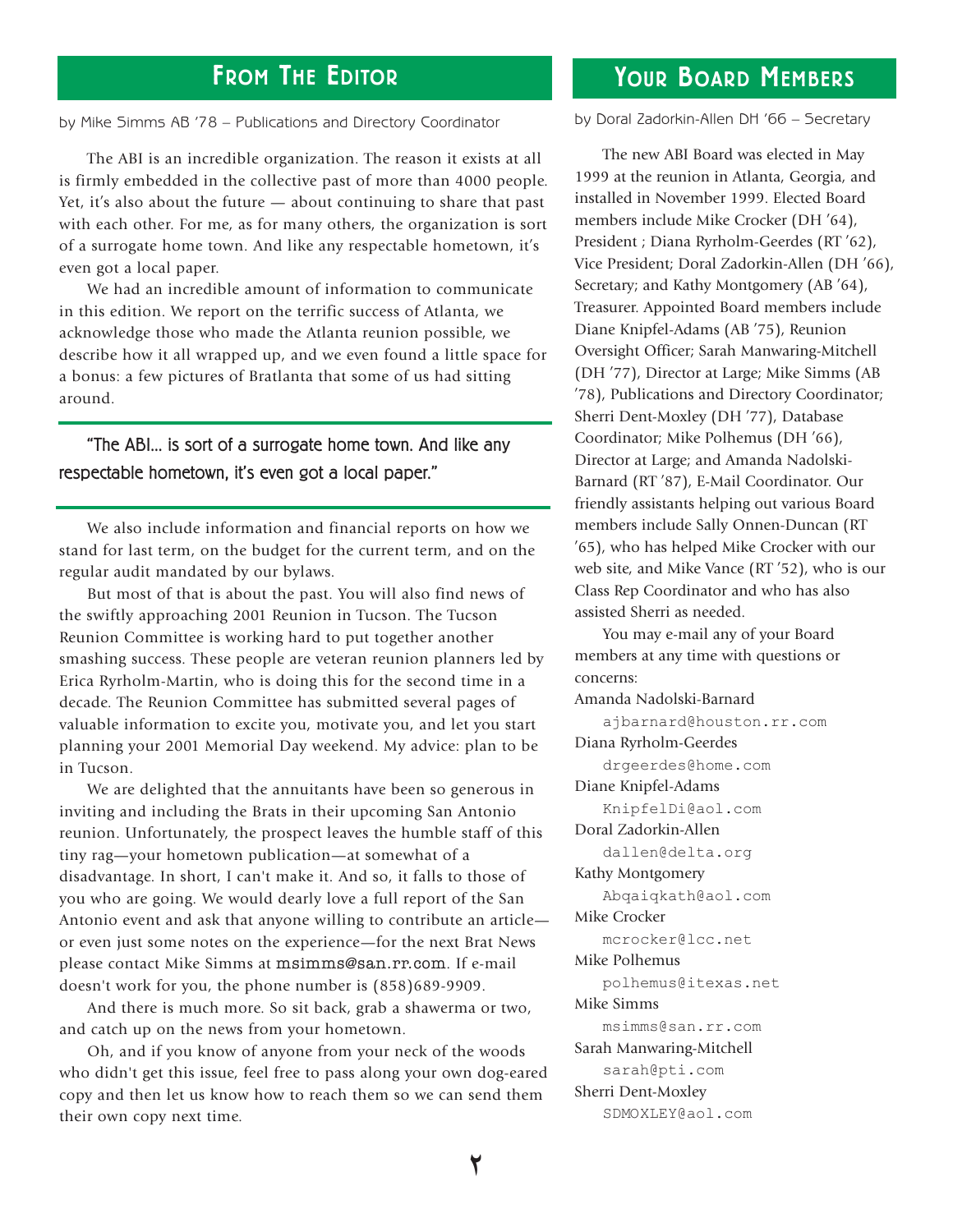# **A N U P D AT E F ROM T H E A B I B OAR D**

### by Diana Ryrholm-Geerdes RT '62 — Vice President, ABI

It has certainly been a busy time for the ABI Board since the Atlanta reunion. We have had much to do just to wrap up and reconcile the Atlanta reunion. We have also been busy getting our audit completed, beginning to work with the Tucson committee for 2001, looking at the ABI bylaws to see if any changes need to be made, and getting to know each other on the new Board.

We welcome Kathy Montgomery as the new treasurer. We've established our new bank account, and spreadsheets are set up and ready to record Administrative Baksheesh.

We would like to thank Michael McCoy for all of his hard work over the last two years. His newsletters took us into a whole new world of professionalism. He continues to help us in many ways. His work on the ABI Board was invaluable and we will all miss his keen wit and intelligence in our deliberations. Thanks, Mike!

Also to be thanked is Sarah Manwaring-Mitchell, who has accepted an offer to return to the Board as a Director at Large. During her term as Treasurer, she was responsible for setting up ABI's accounting system, sorting out what Brats paid for what and when, paying our bills promptly, setting up the independent audit required by our bylaws, and generally just being the voice of reason and clarity when things got



© 2000 AramcoBrats, Inc.. http://www.aramco-brats.com

BRATnews is published twice a year by AramcoBrats, Inc., 315 Ellington Street, Nacogdoches, TX 75961. All contents are the copyright property of ABI or the article author.

**ABI Board**

| President:                       | Mike Crocker (DH '65)             |
|----------------------------------|-----------------------------------|
| Vice President:                  | Diana Ryrholm-Geerdes (RT '62)    |
| Secretary:                       | Doral Zadorkin Allen (DH '66)     |
| Treasurer:                       | Kathy Montgomery (AB '64)         |
| Reunion Oversight Officer:       | Diane Knipfel-Adams (AB '75)      |
| <b>Publications Coordinator:</b> | Mike Simms (AB '78)               |
| Database Coordinator:            | Sherri Dent-Moxley (DH '77)       |
| Director at Large:               | Mike Polhemus (DH '66)            |
| Director at Large:               | Sarah Manwaring-Mitchell (DH '77) |
| E-mail Coordinator:              | Amanda Nadolski-Barnard (RT '87)  |
|                                  |                                   |

confusing. The auditor wrote, "The detail and precision with which Ms. Mitchell has faithfully executed her duties made for an easy, although voluminous project." Thank you for a job well done, Sarah, and thank you for coming back.

Eric Hill, who was our E-mail Coordinator, has decided to depart this term to pursue other interests, but hopes to rejoin the ABI Board at another time. We thank Eric for his dedication to the Brats and ABI over the last few years. He was a constant inspiration to all of us, and we will miss him tremendously.

We welcome Amanda Nadolski-Barnard as our new E-mail Coordinator. Amanda had been assisting Eric with the e-mail list and eagerly accepted the appointment. She has great plans to improve our email system and has already begun cleaning out bad e-mail addresses. Please contact Amanda if you wish to be included, if you change your e-mail address, or if you want a copy of the new revised list.

Our thanks are also extended to Ann E. Oskam, who volunteered to perform the audit for the ABI. Ann did a superb job and saved us a considerable amount of money by volunteering for this task.

There is another group of people who, though not on the Board, contribute vast amounts of time and dedication to the entire ABI. They are faithful and willing assistants to some of the Board members whose jobs are bigger than one person can handle effectively. Thank you Mike Vance (Class Representative Coordinator) and Sally Onnen (Webmaster).

I know it's hard to believe, but 2001 is just around the corner and, believe it or not, it's actually time to start thinking about 2003! If you have any inklings about hosting a reunion, drop Diane Knipfel-Adams a line right away. The sooner we get the ball rolling on 2003, the more spectacular it will be.

Last but not least, by any means, it is time to discuss the Administrative Baksheesh (AdBak) for the new term. Most of us know that the AdBak is your contribution to the operating costs of the ABI. These expenses include, but are not limited to, the printing and mailing of more than 4,000 newsletters twice a year, the printing and mailing of directories every other year, keeping class reps informed, printing and mailing reunion registration materials, and providing reunion start-up funds. For the first time since the ABI was formed, we are in the position to funnel some of these funds to the Tucson reunion committee to help them with extra items in order to keep the reunion registration fee as low as possible.

It is especially important for those planning to attend the reunion to pay the AdBak, as *reunion registration information will only be sent to those Brats who have paid*. Whether you attend the reunion or not, payment of the AdBak gets you the current ABI directory. Please fill out the form on page 11 and send in your Baksheesh today — then you can forget about paying it again for two more years.

If you get a chance, please check out the Reunion Tent Sale on our website (http://www.aramco-brats.com/sale.html). We have plans to offer goodies from past reunions and other unique items from time to time.

We hope to see everyone during Memorial Weekend 2001 in Tucson.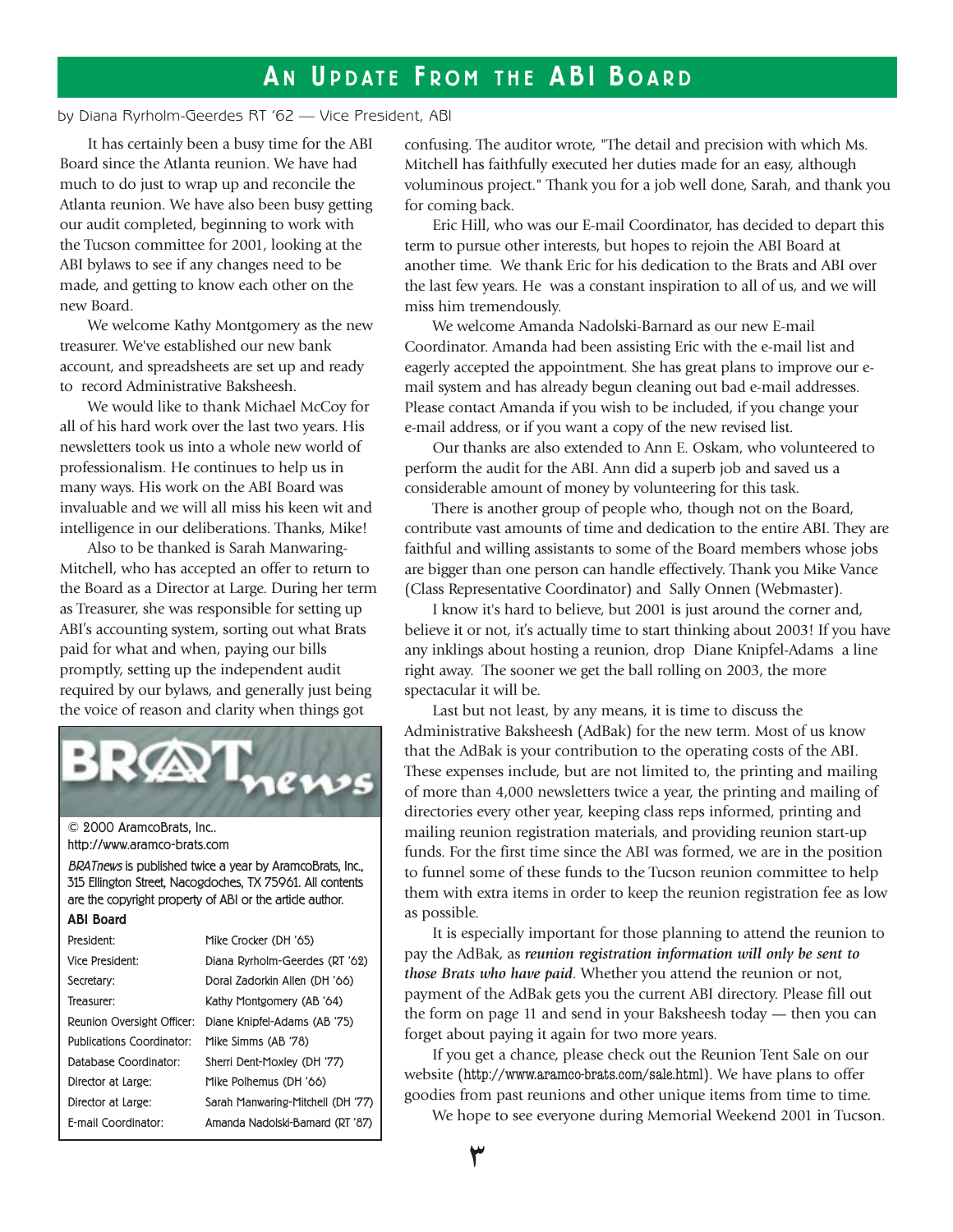# **REUNION 2001**

by Erica Ryrholm-Martin DH '72 — Chair, 2001 Reunion

### **HOTEL**

The Sheraton El Conquistador Resort and Country Club (www.sheratonelconquistador.com) reaches across 500 acres of picturesque high-desert foothills in northwest Tucson. Spectacular views and outdoor leisure welcome you to the Southwest.

| Room rates: | King/Queen        | $$89.00$ (up to 4 persons) |
|-------------|-------------------|----------------------------|
|             | Junior Suite      | 115.00                     |
|             | Casita Suite      | 129.00                     |
|             | Living Room Suite | 179.00                     |
|             |                   |                            |

You may contact the hotel for reservations by calling 800-325-7832 or 520-544-5000. **Remember to mention AramcoBrats when you call.**



### **RESTAURANTS**

- The Last Territory Steakhouse (saloon-style entertainment)
- Sundance Cafe (breakfast, lunch, dinner)
- Dos Locos Cantina (contemporary Mexican and Southwest dishes)
- Desert Spring (poolside sandwiches and salads)
- Country Club grill (for golfers)
- Room Service

*Keep in mind that the El Con is a resort and plan for higher prices. The reunion committee will provide a listing of area restaurants for your convenience.*

## SCHEDULED EVENTS

|         | Thursday: Registration                                    |
|---------|-----------------------------------------------------------|
| Friday: | Registration, opening reception                           |
|         | Saturday: Registration, bowling tournament, class parties |
| Sunday: | Registration, golf tournament, banquet                    |
|         |                                                           |

Included with the registration materials will be a list of activities that the hotel offers, in case you want to make some advance reservations. Horseback riding, balloon rides, and jeep tours are a few of the extra activities that are available.

*Room rates apply for 3 days prior and 3 days after the reunion dates, based on availability at the time of the request.*

*Roll-away price is \$15. Children under 18 may stay for free in their parent's room using existing bedding.*

*Currently, an 8.5% sales tax is applicable; such taxes are subject to change without notice.*

## SPORTS

In keeping with previous reunions, there will be a golf tournament (Sunday, AM shotgun start) and a bowling tournament (Saturday, two squads). A variety of prizes will be awarded at the Sunday night banquet.

*Golf* (Conquistador Golf Course): Special pricing for our tournament will be published with registration materials. There is a dress code. All players are required to wear a collared golf shirt and no denim attire. Soft spike golf shoes are recommended.

*Bowling* (Fiesta Lanes): Special pricing will be published with registration materials. Tentative squad times are 10AM and 1PM. Recommended attire is your official reunion t-shirt and appropriate accessories. :-)

## **ABOUT TUCSON**

| Average May temperatures: | High: | $90^{\circ}$ F |
|---------------------------|-------|----------------|
|                           | Low:  | $58^{\circ}$ F |

Local attractions include the Arizona-Sonora Desert Museum, the San Xavier Mission, Mount Lemmon, and Sabino Canyon. Other attractions within a reasonable driving distance include Tombstone; Nogales, Mexico; and Biosphere. More detailed information will be sent with registration materials.

For more information about Tucson, see http://www.visittucson.org/home/Default.htm .

## 2001 REUNION COMMITTEE

Erica Ryrholm-Martin DH'72 • Steve Martin • Ann Burba DH'67 • Tavy Sandin DH'61 • Colette Philip DH'69 • John Prugh RT'66 • Peggy Prugh • Alex Yiannakakis RT'74 • Donna Yiannakakis

Questions? You can reach Erica at ericamel@aol.com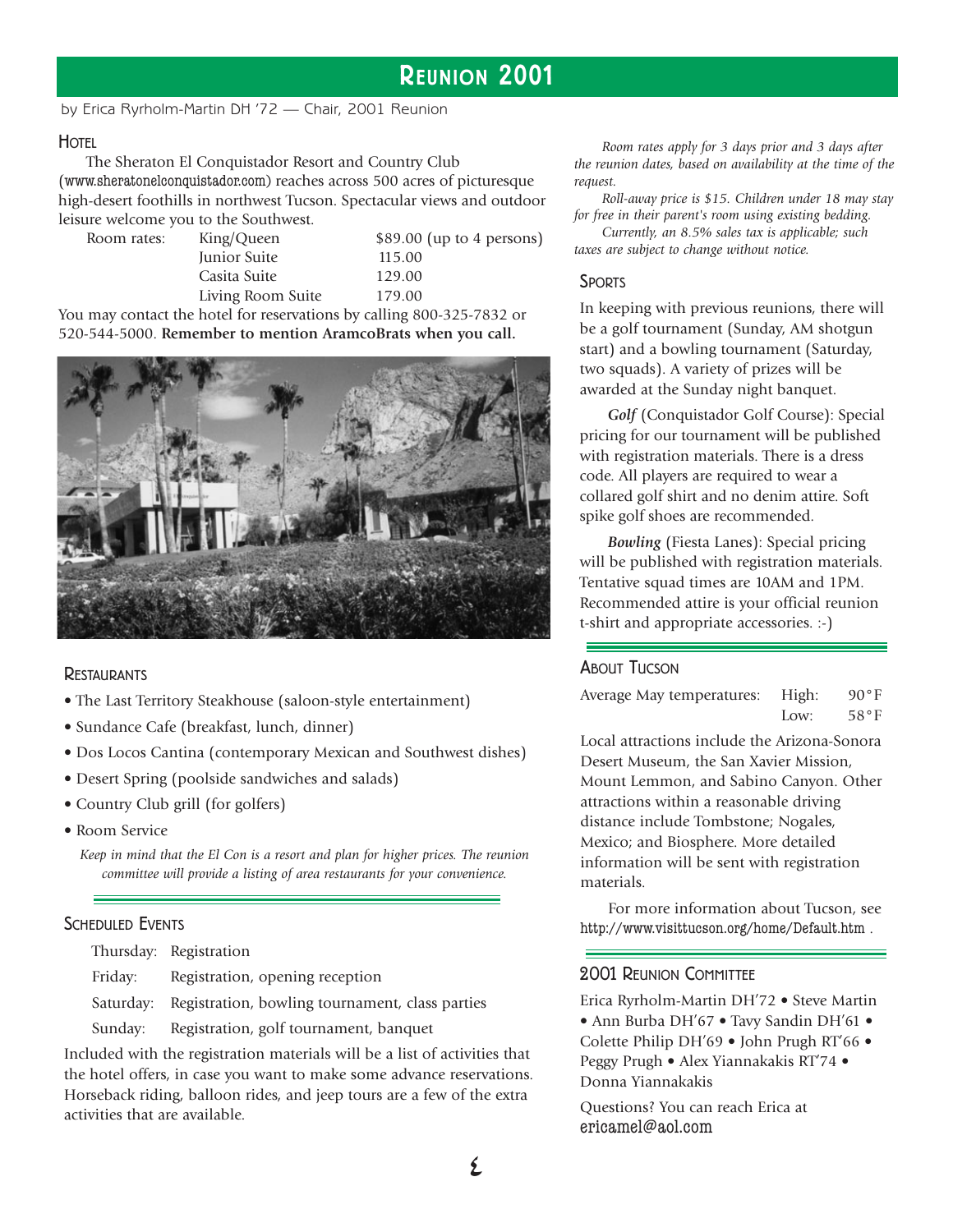## **ABOUT THE SURVEY**

The reunion survey printed below helps the reunion committee determine how many Brats will attend the upcoming reunion and allows them to budget more carefully for a particular number of people. The reunion survey is an important planning tool for the people organizing the reunion, since it helps us determine how many function rooms we'll need, how much food to order, and how many hotel rooms to reserve at the special Brat rate.

The reunion committee would appreciate your response sooner rather than later! Please take the time to complete the form below and return it as soon as possible. Your consideration is greatly appreciated.

This form will be printed in ABI newsletters, *Al-Ayyam Al-Jamila*, and you can download it from the ABI website (www.aramco-brats.com). Mail the form to:

Erica Ryrholm Martin 2001 Reunion Chair 7370 E. Temeroso Place Tucson, AZ 85750

 $\frac{1}{\sqrt{2}}$ 

**Reunion registration forms will be sent ONLY to those who have returned both the Reunion Survey (indicating attendance as** *Yes* **or** *Maybe***) and have paid the Administration Baksheesh fee before January 2001!**

# ABI 2003 REUNION **Where**: *Your city?* **Chair**: *You??*

If you are interested in chairing the 2003 reunion, or if you have ever wondered what is involved with chairing a reunion, please call me, Diane Knipfel Adams, AB '75, so we can chat. My home telephone number is 480 733 0294, or you can send me e-mail at KnipfelDi@aol.com.



# **8 T H B I E N N IAL A R AMCO B R AT R E U N ION S U RVE Y**

## **May 24-28, 2001 • Sheraton El Conquistador Resort and Country Club • Tucson, Arizona**

| --<br>$\geq$                          | Name:           |                              |                              |        |         |      |                                  |                                       |
|---------------------------------------|-----------------|------------------------------|------------------------------|--------|---------|------|----------------------------------|---------------------------------------|
| $\overline{A}$                        |                 | First                        | Middle                       | Maiden |         | Last |                                  |                                       |
| Ė                                     | Address:        |                              |                              |        |         |      |                                  |                                       |
| z                                     |                 | Street/Post Office Box       |                              |        |         |      |                                  |                                       |
| $\overline{ }$                        |                 |                              |                              |        |         |      |                                  |                                       |
| $\mathbf{z}$<br>$\boldsymbol{\alpha}$ |                 | City                         | State/Country                |        | $ZIP+4$ |      |                                  |                                       |
| $\Delta$                              | District/Year:* |                              |                              |        |         |      | Plan to Attend:<br>$\Box$ YES    | Maybe                                 |
| ш                                     |                 | District (DH, RT, AB, or UD) | Year of 9th Grade Graduation |        |         |      |                                  | $\Box$ No                             |
| $\sim$<br>$\blacktriangleleft$        | Telephone:      |                              |                              |        |         |      | I'm Bringing a Guest: YES        | Maybe<br>$\square$ No<br>$\mathbb{R}$ |
| ш                                     |                 | Area Code/Country Code       | <b>Telephone Number</b>      |        |         |      | $\Box$ Golf<br>am interested in: | Bowling $\Box$ Tennis                 |
| $\Omega$                              | E-Mail:         |                              |                              |        |         |      |                                  |                                       |
|                                       |                 |                              |                              |        |         |      | Guest is interested in: Golf     | <b>Bowling</b><br><b>Tennis</b>       |

**Mail to: Erica Ryrholm-Martin, 2001 Reunion Chair, 7370 E. Temeroso Place, Tucson, AZ 85750 U.S.A.**

*\* Year you graduated from 9th grade and district where you lived at graduation.*

*If you did not graduate from an ARAMCO school, year you would have graduated from 9th grade and last district where you lived.*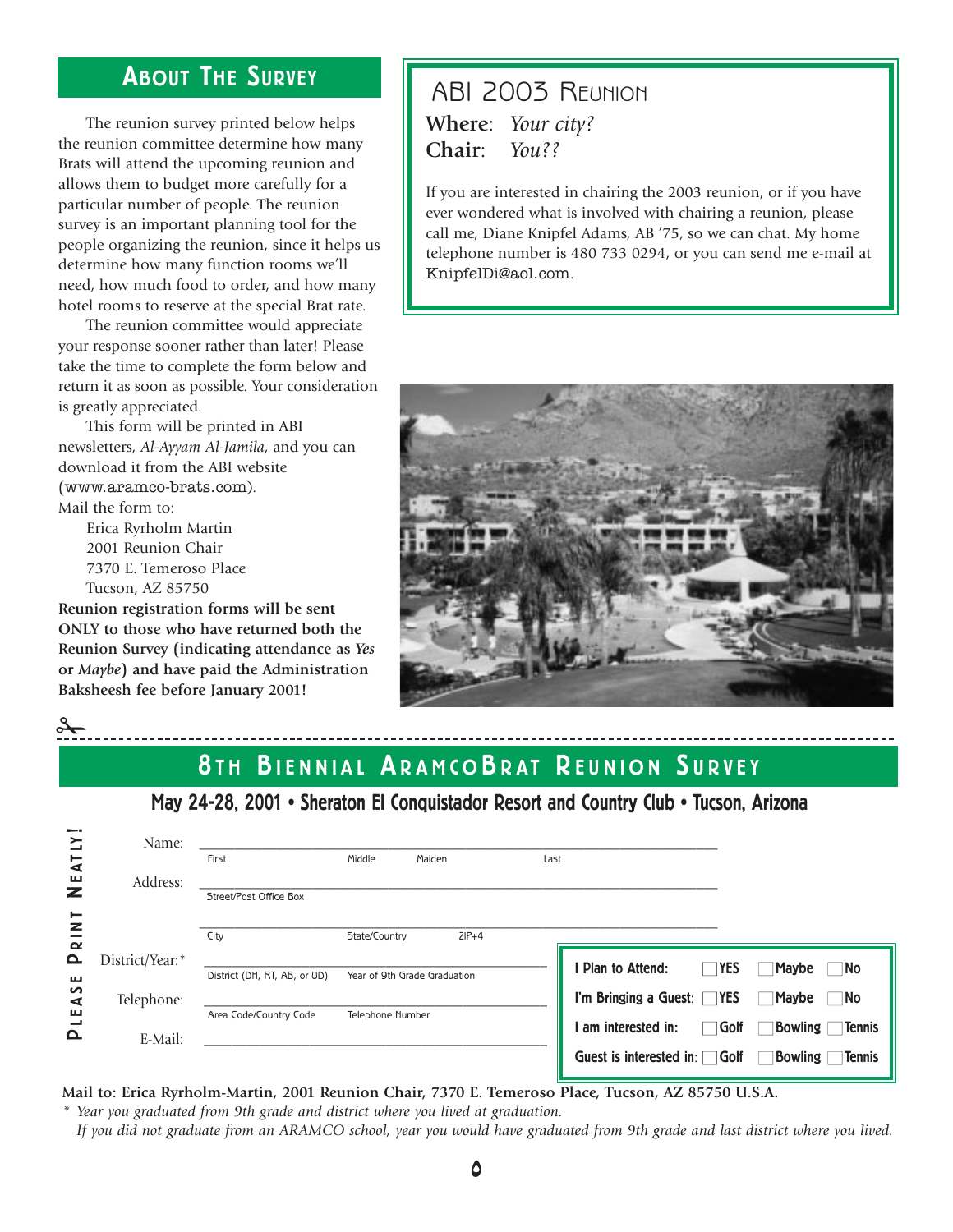







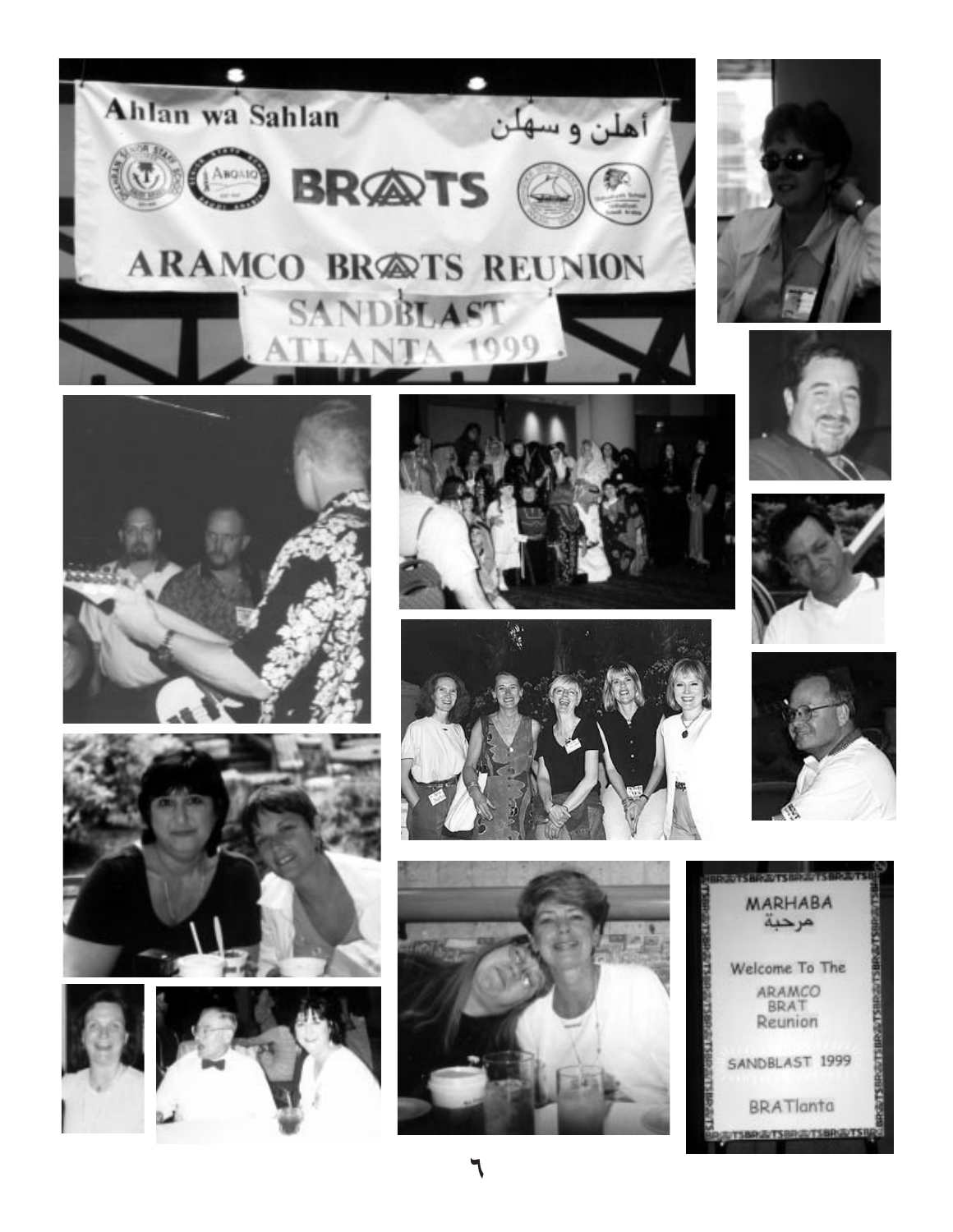



























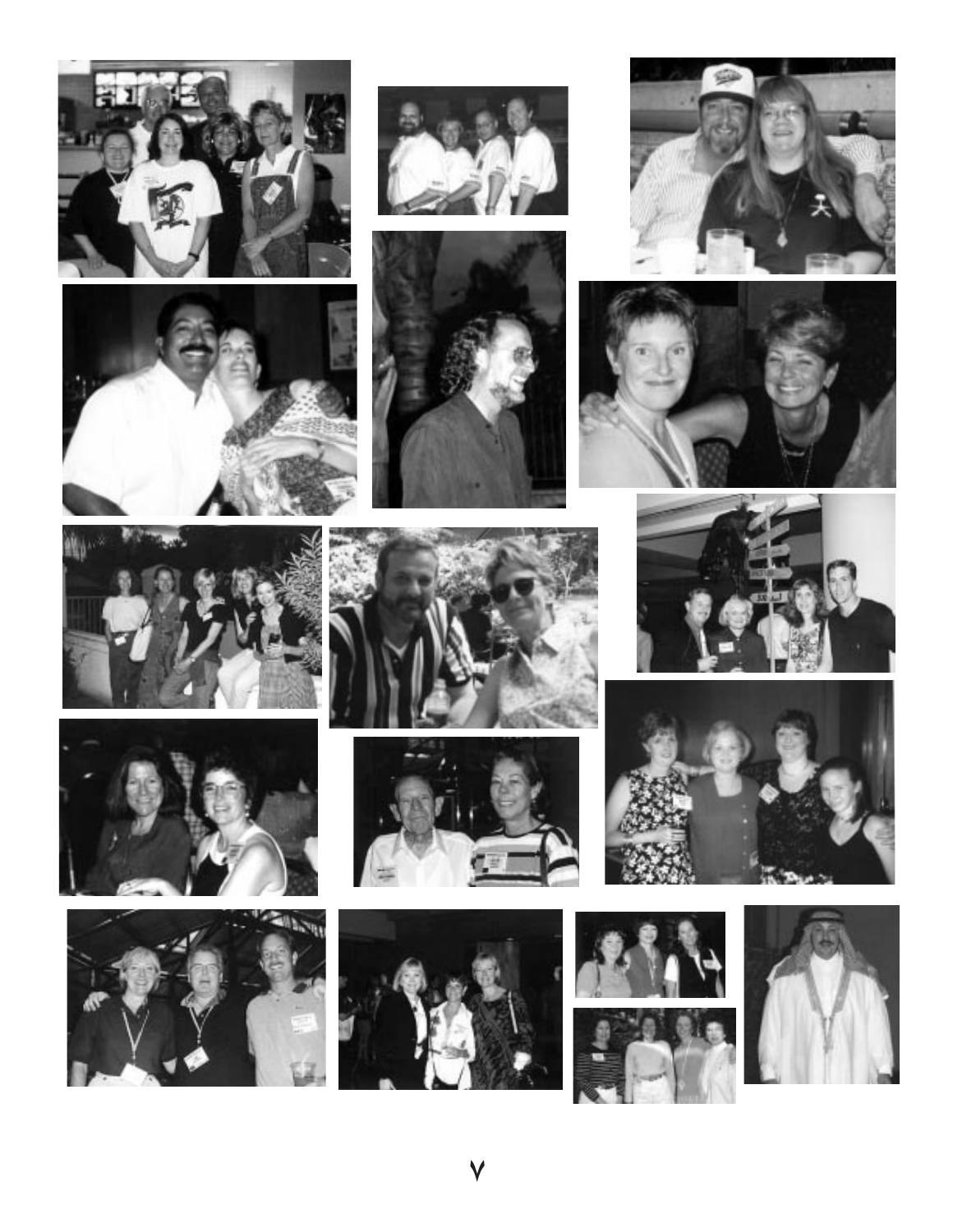# **DI D Y O U K NOW ...**

The Hijri (Islamic) calendar, which was first introduced in 638 C.E., is based purely on lunar cycles. An Islamic month stretches from New Moon to New Moon, and months in the Islamic year are not related to seasons, which are fundamentally related to the solar cycle. The average time interval between New Moon to New Moon is about 29.5 days, so an Islamic month is alternatively 29 or 30 days in length. This means that important Muslim festivals, which always fall in the same Hijri month, may occur in different seasons. For example, the Hajj and RamDHaan can take place in the summer as well as the winter. It is only over a 33 year cycle that lunar months take a complete turn and fall during the same season.

The actual starting date for the Islamic calendar was chosen (on the basis of purely lunar years, counting backwards) to be the first day of the first month (1 MuHarram) of the year of the Hijrah. The Hijrah, which chronicles the migration of the Prophet Muhammad from Makkah to Madinah in September 622 C.E., is the central historical event of early Islam. It led to the foundation of the first Muslim citystate, a turning point in Islamic and world history.

The Islamic (Hijri) year consists of twelve (purely lunar) months: (1) MuHarram; (2) Safar; (3) Raby` al-awal; (4) Raby` al-THaany; (5) Jumaada al-awal; (6) Jumaada al-THaany; (7) Rajab; (8) SHa`baan; (9) RamaDHaan; (10) SHawwal; (11) Thw al-Qi`dah; (12) Thw al-Hijjah

The most important dates in the Islamic (Hijri) year are: 1 MuHarram (Islamic new year); 27 Rajab (Isra & Miraj); 1 RamaDHaan (first day of fasting); 17 RamaDHan (Nuzul Al-Qur'an); Last 10 days of RamaDHaan which include Laylatu al-Qadar; 1 SHawwal (`iyd al-FiTr); 8-10 Thw al-Hijjah (the Hajj to Makkah); and 10 Thw al-Hijjah (`iyd al- 'aDHHae).

## ABI E-MAIL CONNECTION UPDATE

Greetings Brats!!

The ABI e-mail connection is an easy way to find long-lost friends and neighbors. We are currently updating the e-mail list and working to get it current. After a test mailing turned up a number of obsolete addresses, we've trimmed the list from over 1,600 Brats down to about 900. (Thanks to everyone who responded to my test e-mail!)

If your e-mail address has changed recently, please feel free to write to me me at ajbarnard@houston.rr.com and send me your current e-mail address, along with your name, your district at the time of 9th grade, and the year you graduated (or would have graduated) from 9th grade. I also invite anyone who is not on the list to send me your information, so that other Brats don't lose touch with you.

If you would like a copy of the updated e-mail list, just drop me a line at the above address and I will send you a copy as soon as it is available.

I am very excited about my new position on the ABI Board and look forward to the challenges ahead. Can't wait to see *everyone* in Tucson!

With tons of Brat love, Amanda Nadolski Barnard RT '87 ABI E-mail Coordinator

## **D ONOR U P D AT E**

In the time since our last newsletter, more Brats have stepped forward and offered generous donations to the ABI. In that newsletter, we published the names of all who had made such contributions minus those who wished to remain anonymous. We want to acknowledge the following additional people for joining the ranks of those whose generosity make it possible to keep this organization going.

Carla Bergman DH '78 Steven Van Butler DH '67 Jane Davis DH '70 Arnold (Arch) Elving DH '71 Angela Fermendzin Bearsley DH '82 Scott Hubbard DH '74 Sonya Jo DH '88 Luann Jones Harlow AB '51 Janet Margaret Kemp Bakich DH '66 Abigail Koehler Kennedy UD '84 Jeff Ladner DH '67 Dennis Mhyre RT '57 Kelly Rodieck DH '55 Patricia Schnautz McLaughlin DH '74 Ann Sundberg DH '75 Susan Taylor Elving DH '71 Amy Thompson Steindorff DH '79 Cecily Vick Wilkes AB '67 Elaine (Lainee) Wallace Zellner RT '66 Harlene C. Wilson Morrow DH '48

Total donated to date last term: \$6,104.00

Total donors: 213 Total anonymous donors: 88

## **GOT TREASURES?**

The ABI is seeking Raffle/Auction donations for the Tucson Reunion. If you have items to donate, please contact:

> Diana Ryrholm-Geerdes RT '62 4765 Matty Court La Mesa, CA 91941 619-589-8377 drgeerdes@home.com

Thanks for your support.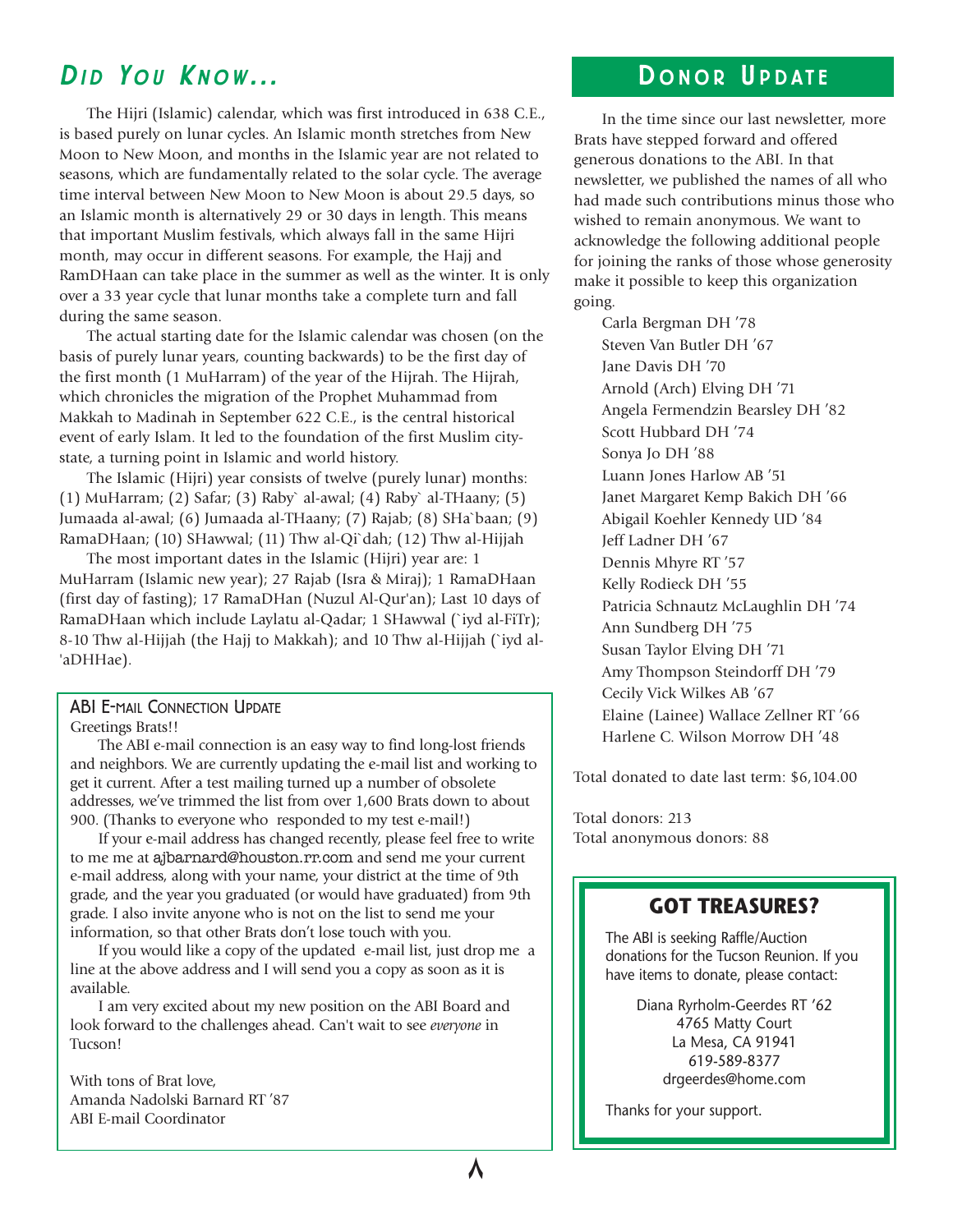#### $\blacktriangleright$  Bratlanta! (from Page \)

## **ATLANTA SHUKRANS**

The ABI Board can not operate alone. It is only with the help of many additional Brats that we are able to do what we do. We would like to send a warm and sincere thank you to the Brats listed below.

### ATLANTA REUNION COMMITTEE

Sheila Zercoe, AB '75, co-chair Doug Romine, AB '64, co-chair Randa Chichakli, DH '87 Kathye Neally Dunsmore, DH '67 Jim Dunsmore, spouse Mary Beth Edwards-Kinney DH '76 Karl Fromberg, AB '60 Shannon Orr RT '77 Brian Reed, DH '75 Steve Reed, DH '65 Kevin Rickwood, RT '59 Kathy Strickland, DH '87

## ATLANTA RAFFLE TICKET SELLERS

Cheryl Congleton-Green DH '65 Sherri Dent-Moxley DH '77 Beverly Demo AB '67 Stacey Johnson-Edgington DH '83 Mary Martin-Venker DH '73 Cathie McCoy RT '74 Michael McCoy RT '72 Leslie McMillin-Banando, RT '62 Kathy Montgomery AB '64 Mike Simms AB '78 Doral Zadorkin-Allen DH '66

## RAFFLE/SILENT AUCTION DONORS

Becky Anderson-Abbott DH '64 The Axley Family Mike Crocker DH '65 Karl Fromberg AB '60 Lynn Goldsborough-Porter DH '61 The Halpin Family Jeff Hutchins DH '62 Terry Kiersznowski DH '66 The Knipfel Family Mark Lameier DH '68 Michael McCoy RT '72 Scott Miller DH '62 Paul Robinson RT '56 Ryrholm Family Doug Webb DH '72

special gift of bedouin jewelry was presented to Diana Ryrholm Geerdes, RT '62, for her long history of service to the AramcoBrats. An ABI milestone was reached when Erica Ryrholm Martin, DH '72 was announced as chair for the 2001 reunion in Tucson, Arizona. Never before had the next reunion been announced so early.

The program continued as numerous thank yous went out to the Atlanta reunion team, the ABI board, and others who were instrumental in keeping our organization going (see accompanying article). The sports prizes were awarded, the door prizes — a beautiful table cloth from Syria and a gold puzzle ring — were given away, the raffle winners drawn, and then the highlight of the evening: the live auction! An exquisite Arab wedding dress donated by the Ryrholm family was claimed by Gordon Golding, DH '70 after a short but intense battle. That was just a warm up for the big tug-of-war for the incredible Arabian sword set donated by HRH Prince Salman Bin Abdulaziz ibn Saud to the ABI President to be offered at the reunion. The bidding reached a frenzy, with bids being fired back and forth across the ballroom by Jane Davis, DH '70 and Bo Long, DH '77. It appeared as if the crowd was at a tennis match, their heads moving right to hear from Jane, then left, anticipating Bo's response. Bo won the coveted swords in the end, with an incredible and unbeatable bid of \$4,000!! Bo was pleased with his prize, the ABI happy with the extra income, and Jane, though sad about not winning the swords, was happy that she didn't have to make a hasty trip to the bank for a second mortgage. Then the party began as the lights dimmed and the dance music blasted. Brats tore up the dance floor to tunes from their youth. It was a special moment when the DJ put on a CD of music from the nightclubs of Beirut. The intoxicating mix of a danceable beat with the sway of ancient Arabic tunes sent shivers down the spines of everyone in the room.

Monday morning dawned to find many of Sunday night's revelers still going strong. Most, however, were packing and gathering for coffee and goodbyes in the canteen. The "See you in two years" mantra was heard wherever you turned. It was difficult to leave this little piece of home, but the emotions were softened knowing that our next "home," Tucson, would be ready to welcome us by the time we recovered from the SandBlast in Bratlanta.

Shukran again to the Atlanta team for all their hard work in providing our group with another incredible reunion weekend.

## LIVE AUCTION DONORS

His Royal Highness Prince Salman Bin Abdulaziz ibn Saud The Ryrholm Family

#### SPECIAL THANKS TO

- Lee Ingham, RT '72 for importing our raffle, auction, door prize, and sports prizes
- Jeff Hutchins, DH '62 for being the Atlanta Auctioneer Extrordinaire Hania Shiblaq-Saleh, DH '77 for importing the gifts for the Atlanta
	- Reunion Committee, and for sharing the intriguing music typical of the Beirut nightclubs
- Leslie McMillin-Banando, RT '62 for selling over 75% of the Atlanta raffle tickets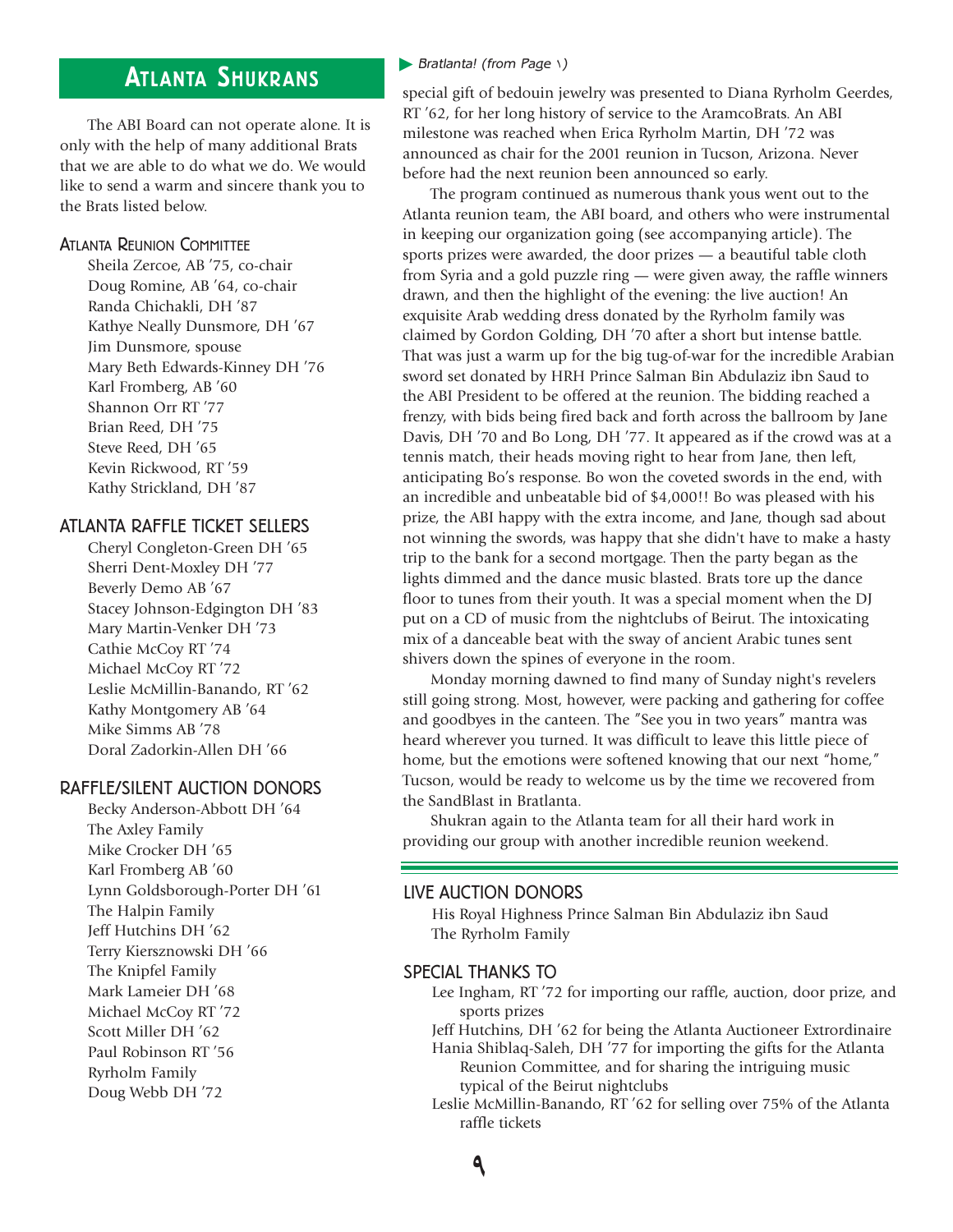## $T$  **REASURER'S REPORT**

### by Sarah Manwaring-Mitchell DH'77 — ABI Treasurer Emeritus

The 1998-99 ABI income statement presented below shows a top-level status for the close of the 1998-99 ABI Board. Thanks to a greater level of donations than we expected (particularly from a couple of very generous donors), a very enthusiastic response to the Atlanta Reunion raffle and auction, and the Atlanta Reunion Committee coming in more than \$5,000 under budget, a healthy \$30,255.61 is being transferred to the 2000-01 ABI Board.

As part of the closeout activities of the 1998-99 Board, an audit (as required by the ABI Bylaws) was performed on a volunteer basis by Ms. Ann E. Oskam DH '74. In her 29 January 2000 report to ABI President Mike Crocker, she states that she "combed the records presented to [her]," and, aside from some inconsistencies arising from the reunion accounts which gave us more cash than we could account for on a Brat-by-Brat basis, she, "...found them to be an excellent diary of the activities conducted by the Brats. The detail and precision ...made for an easy, although voluminous project. It was a pleasure to perform this audit." The results of the audit (including the schedules and statements provided by Ann) were voted on by the ABI Board and are now part of the official record. Many, many thanks to Annie for performing this audit. With the audit wrapped up, transfer of funds to the new ABI Treasurer, Kathy Montgomery, was completed.

Also presented below is the budget for the 2000-2001 ABI Board. Due to the greater than anticipated rollover funds, we are allocating an extra \$7,000 to the Tucson Reunion Committee for special reunion fund expenses, \$1,000 for 2003 site search expenses (site selection was previously done by Board members at their own expense), and \$2,000 for a database upgrade. Although final details have yet to be worked out, we anticipate that this database upgrade will result in an on-line capability for financial records for ease of ABI Board and Reunion Committee coordination as well as other improvements. Also, note the ABI now fully funds the website. Endless thanks are due Mike Crocker for being the creator and keeper of the site for these many years.

| ABI INCOME STATEMENT 1999-2000                       |            |
|------------------------------------------------------|------------|
|                                                      |            |
| Start-Up Funds (1998-99 Board)                       | \$9,631.49 |
| Income (1999-2000):                                  |            |
| Administrative Baksheesh                             | 12,094.00  |
| ABI Proceeds (ABI Sales, Newsletter Ads, etc.) 70.00 |            |
| Donations                                            | 6,104.00   |
| Post-1997 Reunion Merchandise Sales                  | 871.52     |

| Income (continued):                                |                     |
|----------------------------------------------------|---------------------|
| Post-1997 Reunion Directory Sales                  | 1,209.33            |
| Reunion Registration /Merchandise                  | 57,217.62           |
| Reunion Late Fees                                  | 2,940.00            |
| 1999 Reunion Raffle & Auction Proceeds             | 7,754.77            |
| Total Income 1999-2000:                            | \$88,261.24         |
| Expenses:                                          |                     |
| <b>ABI Newsletters</b>                             | (8,499.29)          |
| Miscellaneous ABI Expenses                         | (251.58)            |
| 1999 Directory Expenses                            | (5,100.99)          |
| 1999 Reunion Start-up / Admin / Postage (1,338.13) |                     |
| 1999 Reunion Expenses                              | (51, 539.51)        |
| 2001 Reunion Expenses (Raffle)                     | (863.26)            |
| Bank Fees                                          | (44.36)             |
| Total Expenses 1999-2000:                          | $($ \$67,637.12 $)$ |
| Transfer to 2000-2001 Board:                       | \$30,255.61         |
|                                                    |                     |

## ABI BUDGET 2000 - 2001

| (Effective 01 January 2000 through 31 October 2001) |             |
|-----------------------------------------------------|-------------|
| Start-Up from 1998-99 ABI Board                     | \$30,255.61 |

| Projected Income (2000-2001)         |              |
|--------------------------------------|--------------|
| Administrative Baksheesh             | 12,350.00    |
| Donations                            | 4,000.00     |
| <b>ABI</b> Proceeds                  | 200.00       |
| 1999 Directory Sales                 | 800.00       |
| 2001 Reunion Raffle/Auction          | 3,700.00     |
| 2001 Reunion Registrations/Late Fees | 55,000.00    |
| Projected Funds Available 2000-2001: | \$106,305.61 |
|                                      |              |

### **Projected Expenses (2000-2001)**

| Miscellaneous ABI Expenses              | (500.00)       |
|-----------------------------------------|----------------|
| Reunion Start-Up Expenses               | (600.00)       |
| Newsletter Mailings                     | (13,500.00)    |
| Reunion Registration Mailing            | (2,500.00)     |
| CRC Expenses (incl. Class Rep Mailings) | (500.00)       |
| Raffle/Auction Expenses                 | (550.00)       |
| Directory Printing/Mailing              | (9,000.00)     |
| Reunion Expenses                        | (55,000.00)    |
| Special Reunion Fund Expenses           | (7,000.00)     |
| 2003 Site Search Expenses               | (1,000.00)     |
| ABI Web Site                            | (1,270.00)     |
| Database Upgrade                        | (2,000.00)     |
| <b>Bank Fees</b>                        | (150.00)       |
| Total Projected Expenses (2000-2001):   | $(*93,570.00)$ |
|                                         |                |

**Projected Start-Up Fund for 2001–03 Board: \$12,735.61**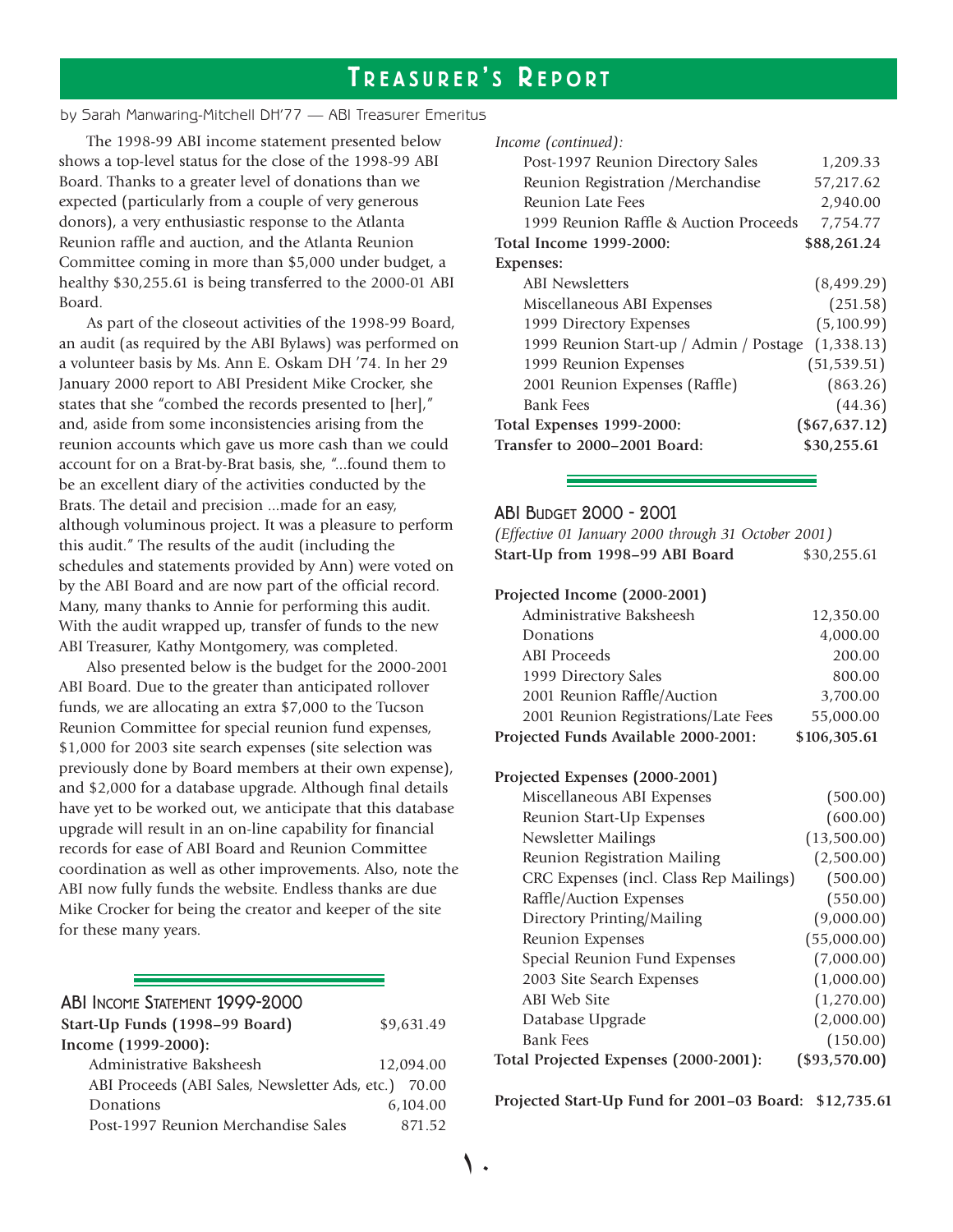# **R ECIPE B ONUS**

## MISAKKA'A

<u>sko</u>

*From the RT Women's Group 1972 cookbook, What's Cookin'?*  $4 \frac{1}{2}$  lbs eggplant 2 lbs ground beef 3 onions (medium size) 3 cups water  $\frac{1}{2}$  head garlic  $\frac{1}{2}$  tsp salt 1/ <sup>2</sup> tsp black pepper  $\frac{1}{2}$  tsp allspice 1 Tbl shortening  $\frac{1}{4}$  cup pine nuts 1 can (70 gms) tomato paste

Skin and slice the eggplants and sprinkle with some salt (other than salt from the ingredients) to keep the eggplants from darkening. Leave the skinned and salted eggplants for 10-15 min, then wash and dry them before frying. Heat cooking oil and fry the eggplant slices. BE SURE THEY DON'T DRIP WATER BEFORE YOU PUT THEM IN THE HOT OIL. Divide the fried eggplant into two equal parts. In a medium-sized baking pan (12 x 9 x 1.5 inches), put half of the fried eggplants to make one layer. *To Make the Filling:*

Chop onions fine and squeeze garlic or chop it fine also. Mix together and fry in shortening until brown. Add meat, salt, black pepper and allspice and continue cooking. In a separate pan, fry the pine nuts until brown and add to the meat mix after it is cooked. Take this mixture and put on top of the eggplants in the tray to make a second layer. Put the rest of the eggplants on top of the meat to make the third layer. Dilute the tomato paste in 3 cups water and put it on the eggplants so that all the tray is covered with the sauce. Put in 350°F degree oven for 30 minutes. Reduce heat to 250°, cover pan, and cook for for 15 minutes more.

# CHANGE OF ADDRESS CARD - LET US KNOW YOU'VE MOVED  $\frac{1}{\sqrt{2}}$

**We want to make sure Brats everywhere can stay in touch. Please let us know if your address information or area code/phone number has changed.**

| Name:           | First                  | Middle                       | Maiden                       | Last    |
|-----------------|------------------------|------------------------------|------------------------------|---------|
| District/Year:* |                        |                              |                              |         |
|                 |                        | District (DH, RT, AB, or UD) | Year of 9th Grade Graduation |         |
| Address:        |                        |                              |                              |         |
|                 | Street/Post Office Box |                              |                              |         |
|                 | City                   |                              | State/Country                | $ZIP+4$ |
| Telephone:      |                        |                              |                              |         |
|                 | Area Code/Country Code |                              | Telephone Number             |         |



**Mail to: AramcoBrats, Inc., c/o Sherri Dent-Moxley, 675 Cypress Tree Drive, Rock Hill, SC 29730-9271 U.S.A.**

*\* Year you graduated from 9th grade and district where you lived at graduation.*

*If you did not graduate from an ARAMCO school, year you would have graduated from 9th grade and last district where you lived.*

ADMINISTRATIVE BAKSHEESH - HELP SUPPORT THE ABI

# **Your contributions keep ABI alive — please respond today!**

| ш<br>$\mathbf{a}$                     |                             |                              | $\Box$ This is New Address Information $\Box$ Please Update ABI Records | Please make checks pavable to AramcoBrats. Inc.                             |
|---------------------------------------|-----------------------------|------------------------------|-------------------------------------------------------------------------|-----------------------------------------------------------------------------|
| 52<br>⋖                               | Telephone:                  | Area Code/Country Code       | <b>Telephone Number</b>                                                 | Total:                                                                      |
| $\boldsymbol{\alpha}$<br>$\mathbf{a}$ |                             | City                         | $ZIP+4$<br>State/Country                                                | Anonymous contribution - Please do<br>not include my name in list of donors |
| $\overline{\mathbf{z}}$               |                             | Street/Post Office Box       |                                                                         | <b>Additional Contribution:</b>                                             |
|                                       | District/Year:*<br>Address: | District (DH, RT, AB, or UD) | Year of 9th Grade Graduation                                            | 1999 ABI Directory:<br>(\$15 U.S./ \$20 International)                      |
| $\overline{L}$                        |                             | Middle<br>First              | Maiden<br>Last                                                          | $($15 \text{ U.S.}/ $20 \text{ International})$                             |
| ➤                                     | Name:                       |                              |                                                                         | 1999-2001 Administrative Baksheesh:                                         |

*Please make checks payable to AramcoBrats, Inc.*

**Mail to: AramcoBrats, Inc., c/o Kathy Montgomery, 1190 South 13th Street, Grover Beach, CA 93433-3115 U.S.A.** *\* Year you graduated from 9th grade and district where you lived at graduation.*

*If you did not graduate from an ARAMCO school, year you would have graduated from 9th grade and last district where you lived.*